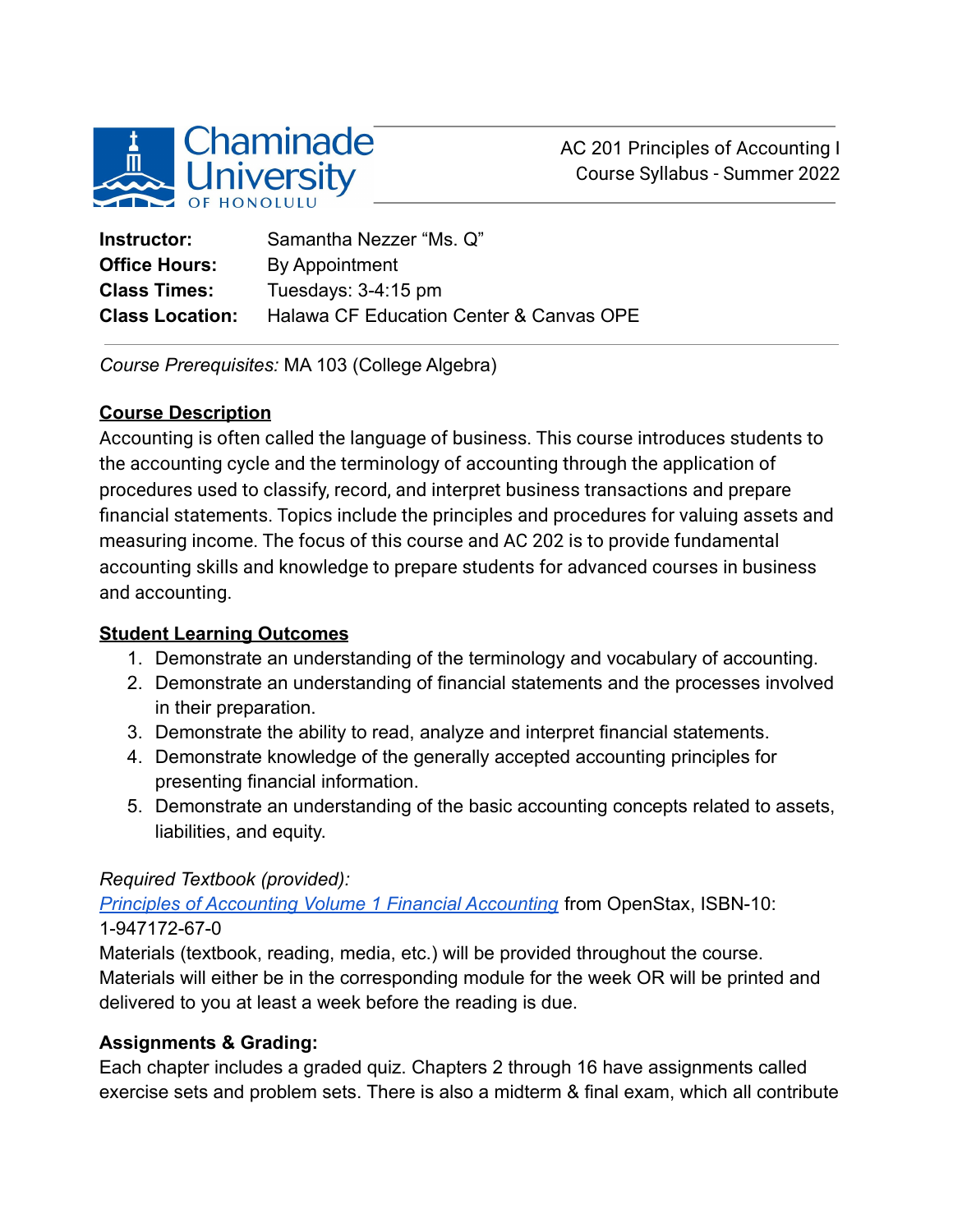to your course grade.

### *Journal Reflection*

This assignment is worth ten points over the course of the semester and a submission is due every Monday. After the first submission, you will need to "resubmit" for each subsequent week after, and each resubmission must be posted by the Monday prior to our next class. I will add +1 point each week to this grade. Any submissions after 10 will be extra credit.

### *Midterm and Final Exams*

In addition to the chapter activities, there will be a midterm exam and a final exam. They focus on key terms and concepts from the course and are multiple-choice. They contain 50 questions each and may only be attempted twice. The midterm exam is based on chapters 1-8. The final exam is comprehensive and includes questions from all 16 chapters.

#### *Grading system*

I record grades and feedback in Canvas. Please read any feedback I provide so that you know how your scores were determined.

| Assignments               | <b>Maximum Points Each</b> | <b>Total Possible Points</b> |  |
|---------------------------|----------------------------|------------------------------|--|
| <b>15 Exercise Sets</b>   | 2 points                   | 30 points                    |  |
| 15 Problem Sets           | 2 points                   | 30 points                    |  |
| <b>Journal Reflection</b> | 1 point                    | 10 points                    |  |
| 16 Quizzes                | 1 point                    | 16 points                    |  |
| Midterm Exam              | 7 points                   | 7 points                     |  |
| <b>Final Exam</b>         | 7 points                   | 7 points                     |  |
| Total                     |                            | 100 points                   |  |

Here is a breakdown of the grades by assignment type:

**Grading Scale:**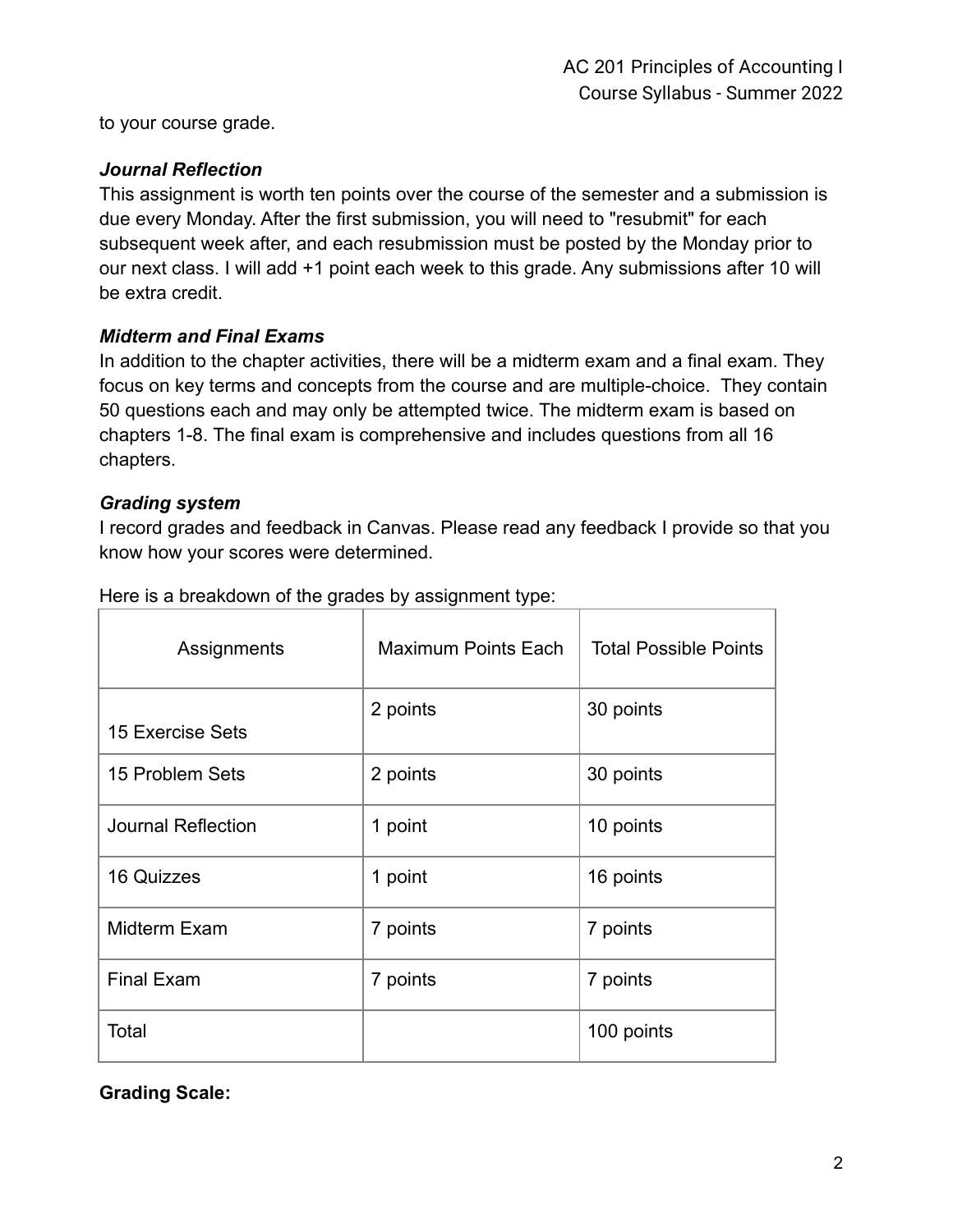| А | $90 - 100\%$ |  |
|---|--------------|--|
| в | $80 - 89%$   |  |
| С | $70 - 79%$   |  |
| D | $60 - 69%$   |  |
| F | 59 - Below   |  |

A – Outstanding scholarship and an unusual degree of intellectual initiative.

B – Superior work done in a consistent and intellectual manner.

C – Average grade indicating a competent grasp of subject matter.

D – Inferior work of the lowest passing grade; not satisfactory for fulfillment of prerequisite coursework. (Undergraduate Grading Only)

F – Failed to grasp even the minimum subject matter; no credit given.

# **Attendance**

Students are expected to attend regularly. Student should notify their instructors when illness or other extenuating circumstances prevents them from attending class and make arrangements to complete missed assignments.

**PARTICIPATION POINTS are not given, they are earned.** Therefore, for this class, you will complete your journal reflection assignment rough draft in writing at each class period for attendance.

# **Credit Hour Policy**

The unit of semester credit is defined as university-level credit that is awarded for the completion of coursework. One credit hour reflects the amount of work represented in the intended learning outcomes and verified by evidence of student achievement for those learning outcomes. Each credit hour earned at Chaminade University should result in 45 hours of engagement. This equates to one hour of classroom or direct faculty instruction and a minimum of two hours of out-of-class student work each week for approximately fifteen weeks for one semester, 10 week term, or equivalent amount of work over a different amount of time. Direct instructor engagement and out-of-class work result in total student engagement time of 45 hours for one credit.

The minimum 45 hours of engagement per credit hour can be satisfied in fully online, internship, or other specialized courses through several means, including (a) regular online instruction or interaction with the faculty member and fellow students and (b) academic engagement through extensive reading, research, online discussion, online quizzes or exams; instruction, collaborative group work, internships, laboratory work, practica, studio work, and preparation of papers, presentations, or other forms of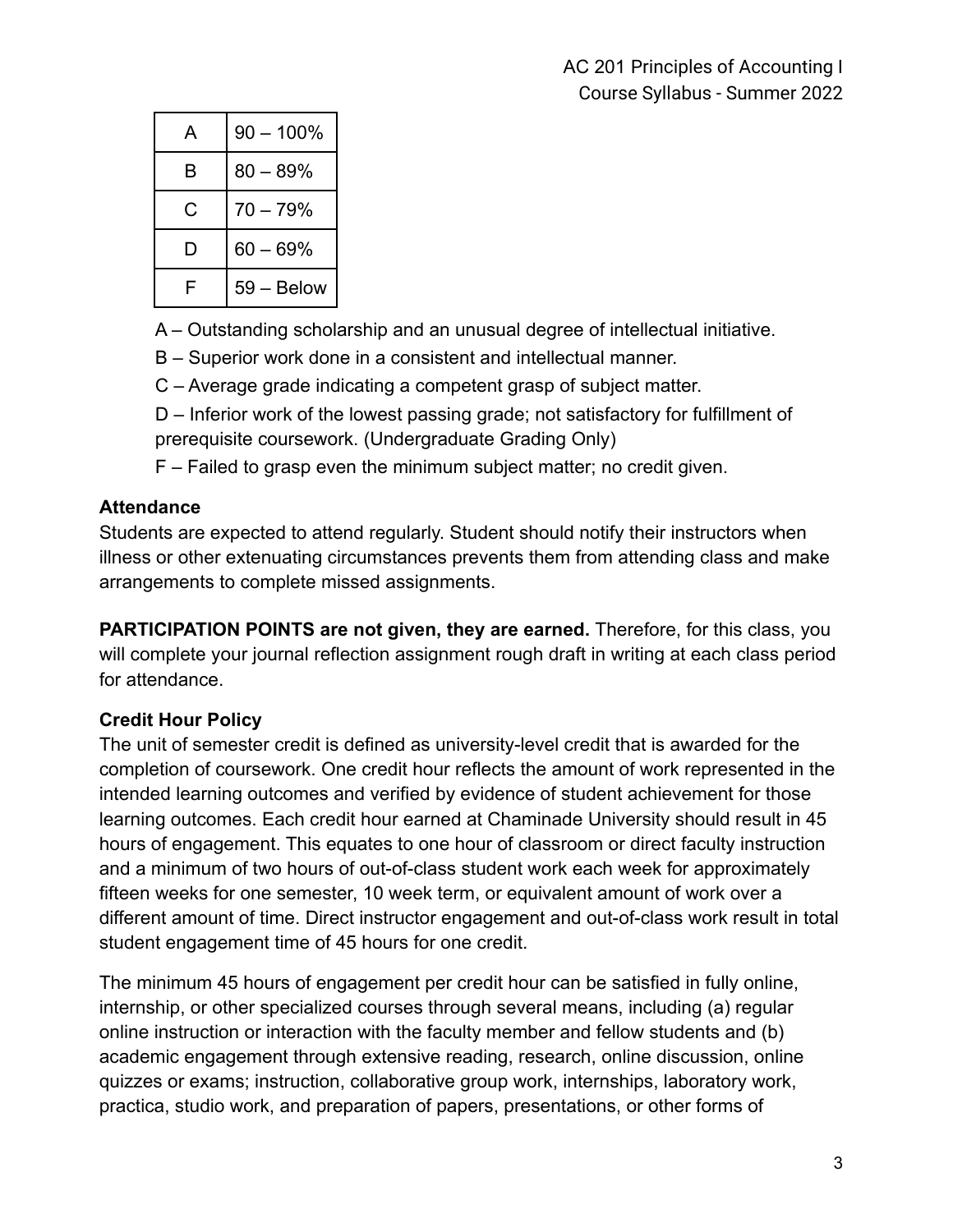AC 201 Principles of Accounting I

Course Syllabus - Summer 2022

assessment. This policy is in accordance with federal regulations and regional accrediting agencies.

## **Tutoring and Writing Services**

If you need assistance with writing or other academic support, please reach out to me or your academic advisor, Arial Mendoza. She will be able to coordinate a tutor for you, either via zoom or in person at Halawa.

### **Academic Integrity**

Learning takes place within an atmosphere of trust and respect. The following behaviors erode academic integrity and thus create barriers to your ability to learn:

- spending less than the time necessary to do an adequate job;
- skipping readings or other non-graded activities;
- clicking through modules without taking the time to review resources.

While these behaviors can affect your grade and your learning experience, they are personal choices. Other behaviors, though, move beyond 'choices' and breach academic rules and regulations, and even laws. These include:

- plagiarizing text by copying and pasting from Web sites, blogs, other discussions, or published texts;
- re-using an essay or project you already turned in for another class;
- cheating on a test or project;
- copying ideas or content from another student or any source without crediting the author;
- buying or copying an essay or project from an Internet source.

## **Prevention & Consequence**

I'd like to address the positive side first—prevention! What I hear from students who have broken the rules is that they are legitimately confused. I am here to help clear up that confusion! If you are not sure how to cite a source, integrate a quote, or acknowledge someone when you summarize, let me help you**.** I can give you feedback on a draft. Writing rules can be confusing. Let's clear it up!

But now the negative...the college really doesn't care if you break the rules on purpose or by accident. The punishment is the same. In my class, the first time you misquote, misrepresent, or copy/paste, you will have to re-do the work. The second time, you are not allowed to re-do the assignment, and get a zero for that grade. The third time, you will not pass the class. So let's be proactive! If you are not sure how to cite, ask!

All students are expected to observe the rules and regulations of the University & facility.

### **Marianist Values**

This class represents one component of your education at Chaminade University of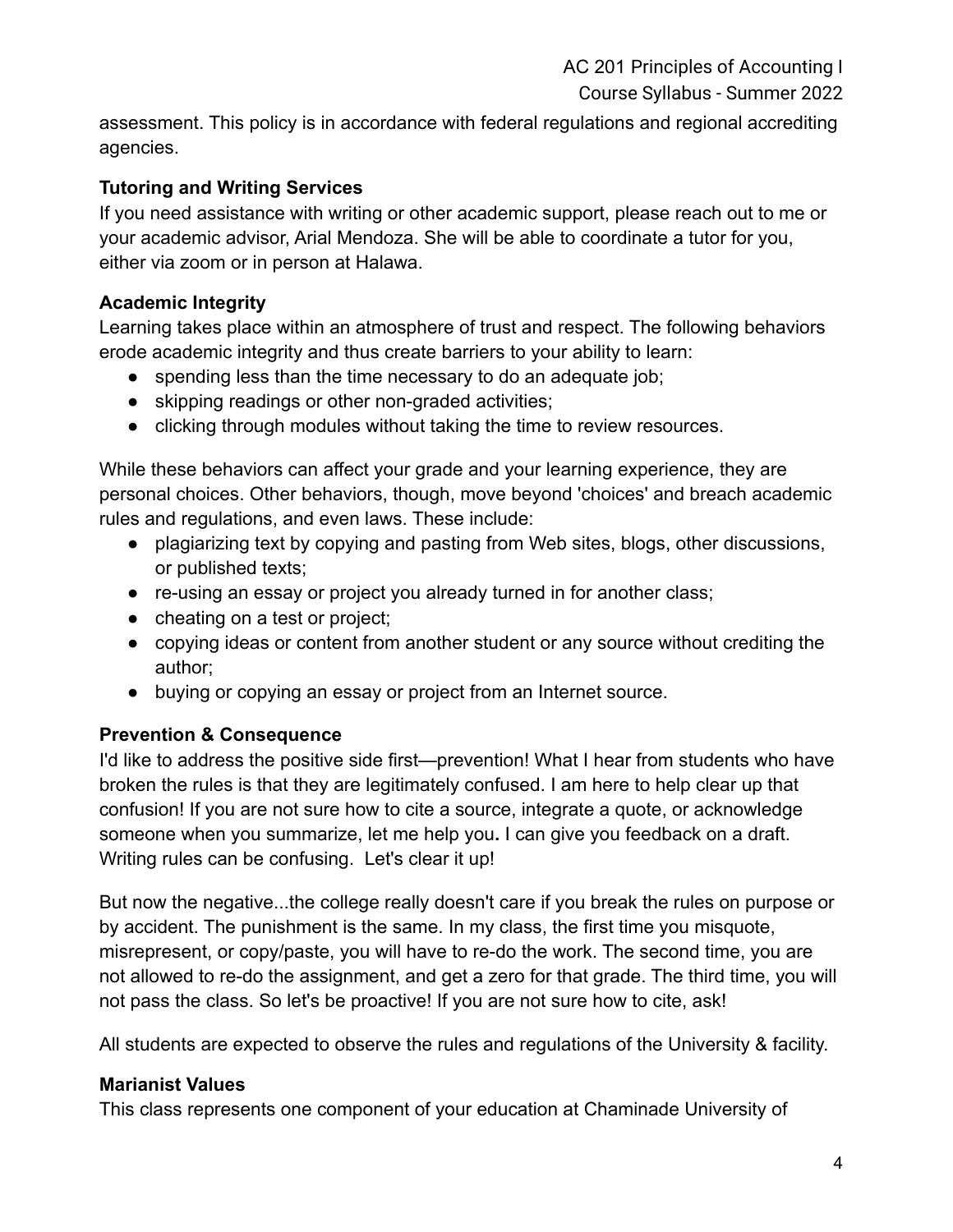AC 201 Principles of Accounting I Course Syllabus - Summer 2022

Honolulu. Education in the Marianist Tradition is marked by five principles and you should take every opportunity possible to reflect upon the role of these characteristics in your education and development:

- 1. Education for formation in faith
- 2. Provide an integral, quality education
- 3. Educate in family spirit
- 4. Educate for service, justice, and peace
- 5. Educate for adaptation and change

## **Native Hawaiian Values**

Education is an integral value in both Marianist and Native Hawaiian culture. Both recognize the transformative effect of a well-rounded, value-centered education on society, particularly in seeking justice for the marginalized, the forgotten, and the oppressed, always with an eye toward God (Ke Akua).

This is reflected in the 'Olelo No'eau (Hawaiian proverbs) and Marianist core beliefs:

- 1. Educate for Formation in Faith (Mana) E ola au i ke akua (ʻŌlelo Noʻeau 364) May I live by God
- 2. Provide an Integral, Quality Education (Na'auao) Lawe i ka maʻalea a kūʻonoʻono (ʻŌlelo Noʻeau 1957) Acquire skill and make it deep
- 3. Educate in Family Spirit ('Ohana) ʻIke aku, ʻike mai, kōkua aku kōkua mai; pela iho la ka nohana ʻohana ('Ōlelo Noʻeau 1200) Recognize others, be recognized, help others, be helped; such is a family relationship
- 4. Educate for Service, Justice, and Peace (Aloha) Ka lama kū o ka noʻeau (ʻŌlelo Noʻeau 1430) Education is the standing torch of wisdom
- 5. Educate for Adaptation and Change (Aina) ʻAʻohe pau ka 'ike i ka hālau hoʻokahi (ʻŌlelo Noʻeau 203) All knowledge is not taught in the same school.